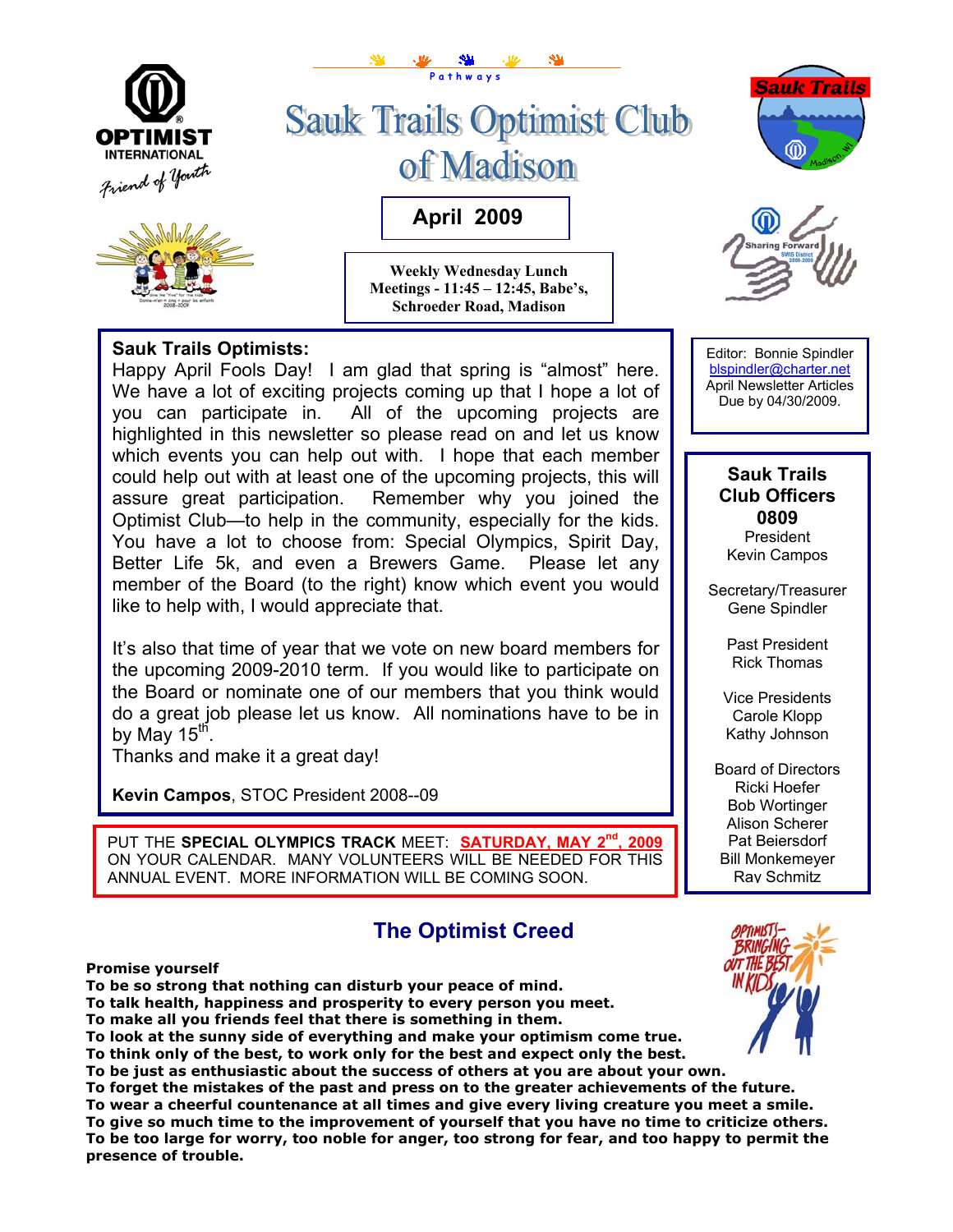#### **Sauk Trails Optimist Club – STOC Board Meeting Good Shepherd Lutheran Church, March 3rd, 2009**

**Members in Attendance**: President: Kevin Campos; Vice Presidents: Carole Klopp, Kathy Johnson, Board Members: Bob Wortinger, Alison Scherer, Ray Schmitz, Bill Monkemeyer, Ricki Hoefer, Pat Beiersdorf; Past President: Rick Thomas; Secretary/Treasurer: Gene Spindler, Club Member: Greg Hermus.

Kevin Campos called the meeting to order at 4:45 pm.

The minutes of the February 3, 2009 Board Meeting were discussed. A motion was made (Rick Thomas), seconded (Kathy Johnson) and passed to approve the minutes of the February Board Meeting.

The Financial Report through February 28, 2009 was presented to the Board. The Board discussed the information provided. A motion was made (Kathy Johnson), seconded (Alison Scherer) to accept the financial report as presented.

Kevin Campos gave the President's report. A motion was made (Gene Spindler), seconded (Rick Thomas) and passed to remove two members (Tim Belter and Lisa Schluesche) from membership in the Club. The Board discussed the possibility of having two meetings per month during the months of June through August. No action was taken on this subject and it will be discussed and acted on at the April meeting. There was a brief discussion on the New Member Drive. Bill Monkemeyer has begun to contact businesses in the Sauk Trails area. At his time there is no information to report on the status of business's participating in having there employees join Sauk Trails Optimist Club.

The calendar of events was discussed. The Board discussed the Harlem Ambassadors and whether to have them return again. Since we were unable to get a major sponsor and having received limited interest from last years player sponsors, it was decided that we would not contract with Harlem Ambassadors this year. We will be looking to have a Celebrity Basketball game with 20 players (2 teams). The players would be the Madison All Stars who last year played the Harlem Ambassadors. Optimist Day of Service is scheduled for April 22<sup>nd</sup>. Respect of Law will be scheduled sometime in May and will be coordinated by Steve Bailey. The Special Olympics Track Meet is scheduled on May 2<sup>nd</sup> at Oregon High School. We will need a strong Club support for this activity. Specific details and information will be coming soon

Rick Thomas gave a report on the JOOI Club. They are electing officers for next year, have a Concert-Band Bonanza on April 25<sup>th</sup>, have the 2<sup>nd Annual Better Life 5K Run/Walk on May 16<sup>th</sup>. They are also talking to grade school kids about</sup> "Service Begins at Home".

A motion was made (Pat Beiersdorf), seconded (Rick Thomas) and passed to adjourn, at 5:50. The date, time and location for the next Board Meeting **is set for 4:45 on April 7th at Good Shepherd Lutheran Church. Gene Spindler,** Secretary/Treasurer 2008-2009

New and Continuing Board Members and Officers need to be elected by **May 15th, 2009** for the 09-10 year. If you're interested in a board position or need more information, please contact current president, Kevin Campos.

#### **SWIS 0809 Conferences**

 $3<sup>rd</sup>$  Qtr<br>4<sup>th</sup> Otr Qtr May  $1<sup>st</sup> - 2<sup>nd</sup>$  Kalahari, Wis. Dells Aug  $7<sup>th</sup> - 8<sup>th</sup>$  Turner Hall, Monroe



Left > Right: Rick Thomas, Mary Schwartz (co-leaders), Drake Fowler and his mother.

#### March Student of Month

Drake Fowler was our March Student of the Month. He has been a member of the JOOI club for three years and on the Board for the last two. Drake's favorite projects include the Badger concession stand and the Pass/Dribble/Shoot competition he helped organize. Drake is also very active in Boy Scouts. He is an Eagle Scout, and he has helped 20+ other Scouts achieve their Eagle. Drake is also involved with Cross Country at Memorial High School.



**STOC Officers and Board Members Need to coordinate so there is representation to acquire the information at each of these**

**pre-scheduled SWIS Conferences.** 

**Nancy Mistele**, who is running for Dane County Executive, attended a lunch. Remember to vote for your choices on April  $7<sup>th</sup>$ , 2009.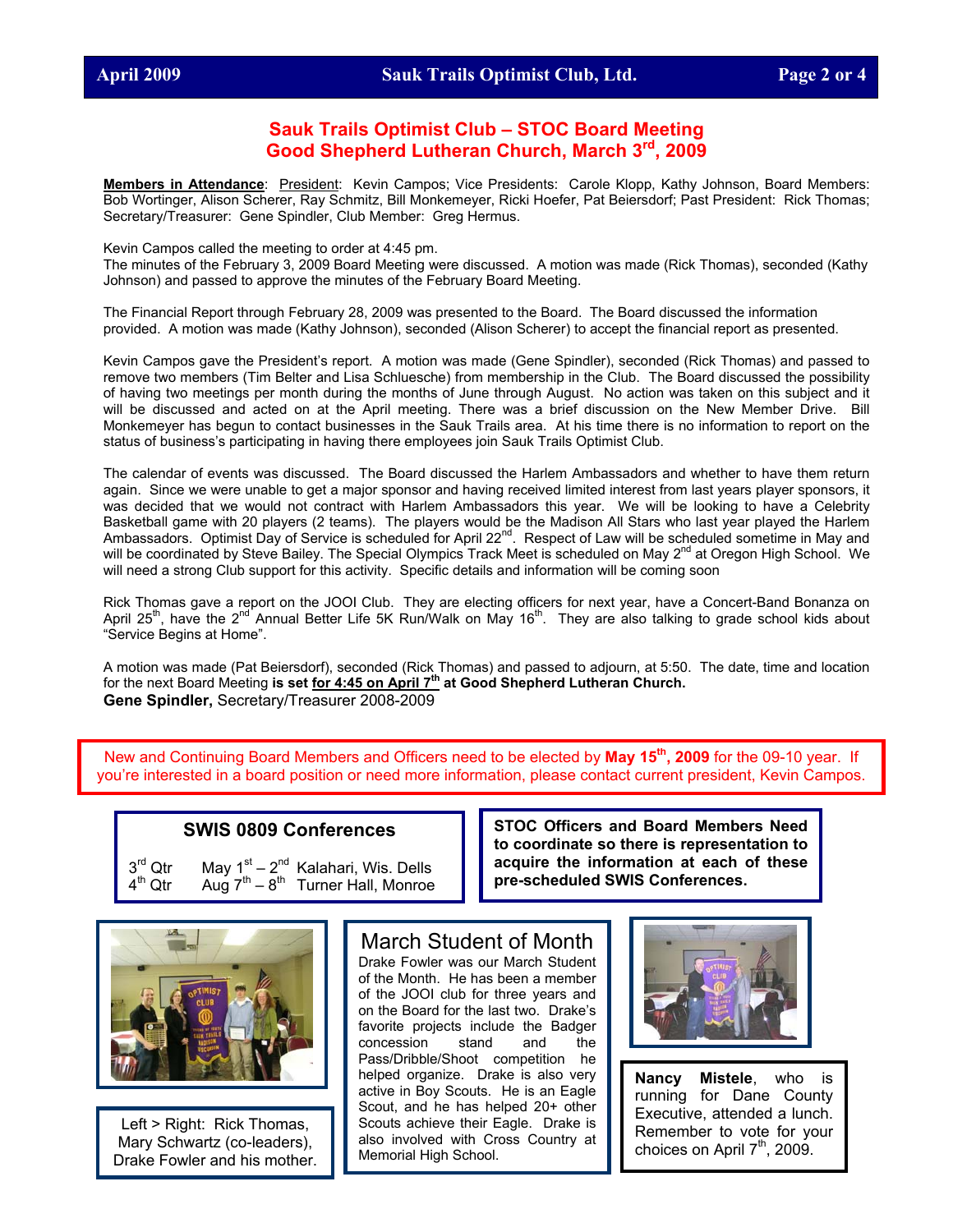| <b>Date</b>                         | <b>Speaker</b>                                                      | <b>Topic</b>                              | <b>Babes Noon Lunch</b>                                              |
|-------------------------------------|---------------------------------------------------------------------|-------------------------------------------|----------------------------------------------------------------------|
| Apr $1st$                           | Beth Barker-Anderson                                                | Census                                    | <b>BLT or Cajun Fried</b><br>Chicken Salad                           |
| Apr $\overline{8}^{\overline{m}}$   | Steve Schwartzer                                                    | <b>Identity Theft</b>                     | $\frac{1}{2}$ French Dip or $\frac{1}{2}$<br>Raspberry Chicken Salad |
| Apr $15^{\text{th}}$                | Cindy Herbst                                                        | Restoring Hope<br><b>Transplant House</b> | Fish Sandwich or 1/2 Cobb<br>Salad                                   |
| Apr $22^{\overline{nd}}$            | Spirit Day, See Article Below                                       |                                           | LUNCH CANCELLED                                                      |
| Apr $29th$                          | Social / Fundraiser (5 <sup>th</sup><br>Wednesday, Evening Meeting) | 5:30 PM Social                            | <b>TBA for Evening Social</b>                                        |
| May $6^{\text{th}}$                 | <b>Barb Dimick</b>                                                  | <b>West Side Libraries</b>                | Rueben or 1/2 Caesar Salad                                           |
| May $13^{\text{th}}$                | Tracie Hittman                                                      | <b>Nutrition</b>                          | 1/2 Club Sandwich or<br>Chicken Taco Salad                           |
| May $20th$                          | Student of the Month OR<br>Respect for Law                          | Student or Officers<br>Share              | Chicken Pita or Beef Taco<br>Salad                                   |
| May $27^{\text{th}}$                | Student of the Month OR<br>Respect for Law                          | Student or Officers<br>Share              | BLT or 1/2 Raspberry<br>Chicken Salad                                |
| June $3^{\overline{r}\overline{d}}$ | Wayne Swank                                                         | Author                                    | 1/2 French Dip or Cajun<br>Fried Chicken Salad                       |
| June $\overline{17}^{\text{th}}$    | <b>TBA</b>                                                          |                                           | Chicken Breast Sandwich<br>or Beef Taco Salad                        |

## SPRING 2009 SPEAKER SCHEDULE



Pete Graven 4/25

# SPIRIT DAY, April 22<sup>nd</sup>, DRIVERS NEEDED

Optimists needed to drive and/or chaperone Memorial students for **4th annual SPIRIT Day**. Volunteers would come to Madison Memorial by 8:15 on **Wednesday, April 22** and drive students to various service projects around Madison. We would prefer that you stay and help your designated students and drive them back at 12:00, but any kind of help would be greatly appreciated. Most of the activities are some type of gardening, planting trees, or some other outdoor activity. The projects are all over the city, and I think at most it would take a 20-minute drive. The groups vary based on the volunteer activity, but most are about 10-20. We would need several drivers for each group, so the bigger the vehicle the better, but we would love any type of help. If you are interested, please contact Suvai Gunasekaran at [suvaig@gmail.com.](mailto:suvaig@gmail.com)

#### **April 2009 JOOI Club Update**

The students were very busy this month planning for their upcoming spring projects. Some of the projects they are working on include: Pass/Dribble/Shoot on April 4, SPIRIT Day on April 22, Chronic Jones concert/fundraiser on April 25, numerous State Park Cleanups and finally the Better Life Run/Walk on May  $16<sup>th</sup>$ . They are looking for adult drivers for the SPIRIT day project on April 22<sup>nd</sup> and they need volunteers along with runners and walkers on May 16<sup>th</sup>. Please let Carol Klopp, Mary Schwartz or Rick Thomas know if you will be available to help with any of these projects. **Rick Thomas, JOOI Co-Chair**



**Brooke Bailey Mecham**, daughter of Brinda (optimist) & John Mecham and granddaughter of Steve Bailey.

Brooke was born on November  $21^{st}$ , 2008 7 lbs 9 ozs, 19  $\frac{1}{2}$  inches, **CONGRATULATIONS** to the Mecham / Bailey families.

### **American Players Theater, Scheduled, August 22nd Social**

There have been tickets ordered for 8 Optimists who indicated they would attend the Comedy of Errors at the American Players Theater 2009 on Saturday, August 22<sup>nd</sup>. Comedy of Errors, one of Shakespeare's timeless comedies, is the play that was chosen for this summer social. Special **THANKS to Kathy Johnson for coordinating/ordering the planned 8 tickets.**